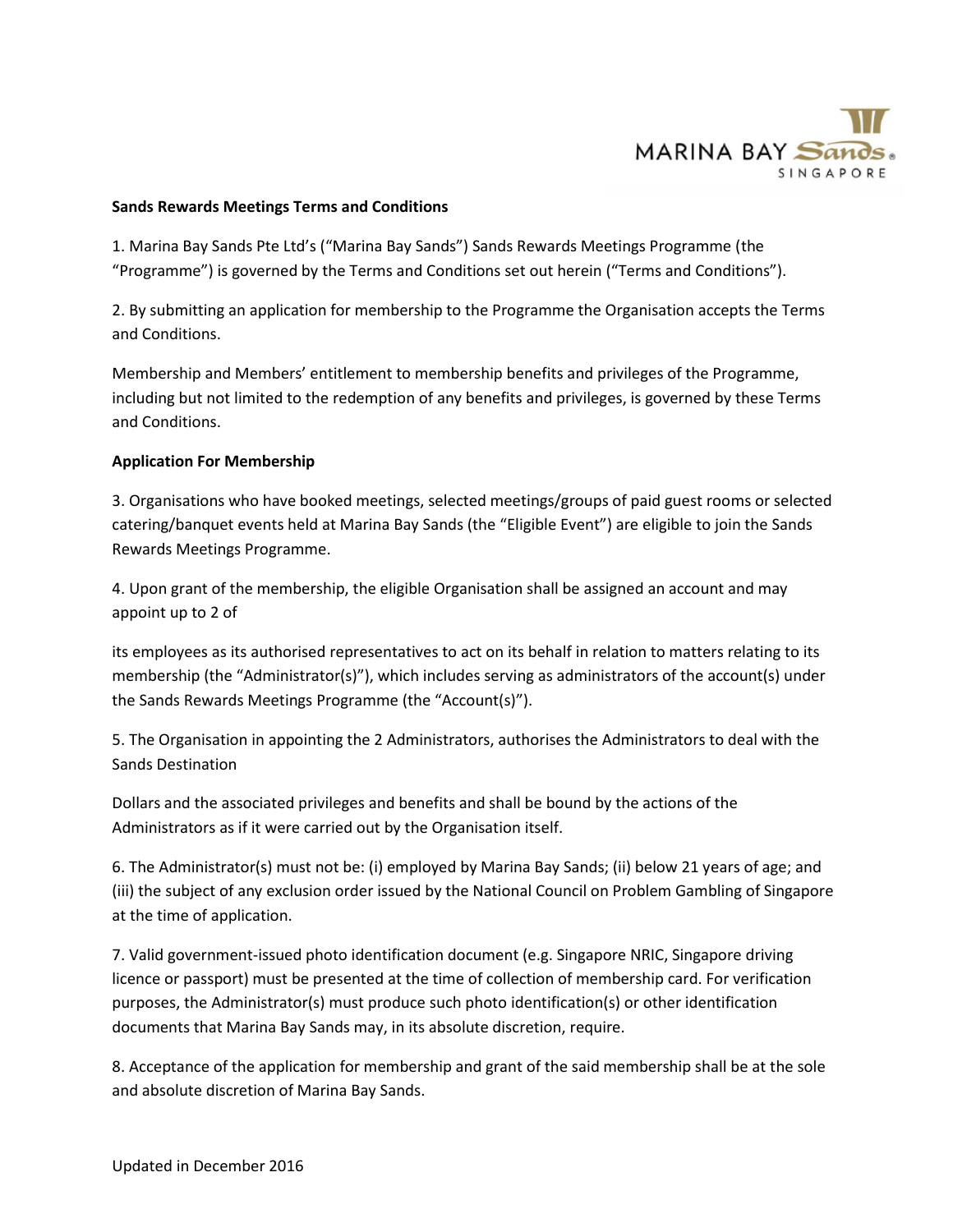

9. Upon the grant of the membership by Marina Bay Sands, the Administrator(s) will each be issued with a membership number and a membership card with the Administrator's photo (hereinafter, the "Photo Membership Card"). Administrator must be photographed by Marina Bay Sands for identity verification purposes and processing of the Photo Membership

Card. Membership is only valid upon issuance of a Photo Membership Card. Marina Bay Sands may at its sole discretion withhold benefits and privileges from Administrator(s) who have not been issued with a Photo Membership Card. Photo Membership Cards are non-transferable and may only be used by the Administrator(s) to whom such cards were issued.

10. The Organisation is responsible for notifying Marina Bay Sands in writing immediately should there be any change of appointed Administrator(s) of the Account. In the event of the absence of such notification, any dispute, discrepancy or ambiguity arising thereof will be resolved based on the sole and exclusive discretion of Marina Bay Sands. Any account balance or status of the previous Administrator will be carried forward to the newly appointed Administrator as requested in the written notification, subject to approval from Marina Bay Sands. If written notification on any changes relating to the

Administrator(s) is not provided to Marina Bay Sands forthwith, the Organisation's entire Account balance and status may be forfeited.

# **Destination Dollars**

11. The accrual of Destination Dollars at for Eligible Event shall be subject to the following:

(i) For the Organisation to accrue Destination Dollars due from an Eligible Event, the Organisation must have a valid Administrator prior to the execution of the Contract for the Eligible Event.

(ii) Subsequent to joining the Programme, Marina Bay Sands shall award Destination Dollars to the Organisation for each Eligible Event held by the Organisation at Marina Bay Sands. Destination Dollars will be calculated and awarded by the last day of every quarter (January, April, July and October) for all Eligible Events which were held successfully in the previous quarter and for which the Organisation has made payment in full of all charges incurred in relation to the Eligible Event.

(iii) The Organisation may choose to have the Destination Dollars earned for an Eligible Event credited to one of its Accounts or both of its Accounts in the proportion specified by the Organisation. Where the Organisation does not notify Marina Bay Sands of its preferred apportionment of Destination Dollars prior to the earning of such rewards, the default Destination Dollars crediting scheme will apply where any Destination Dollars earned by the Organisation for an Eligible Event will be divided and credited equally into each of its Accounts.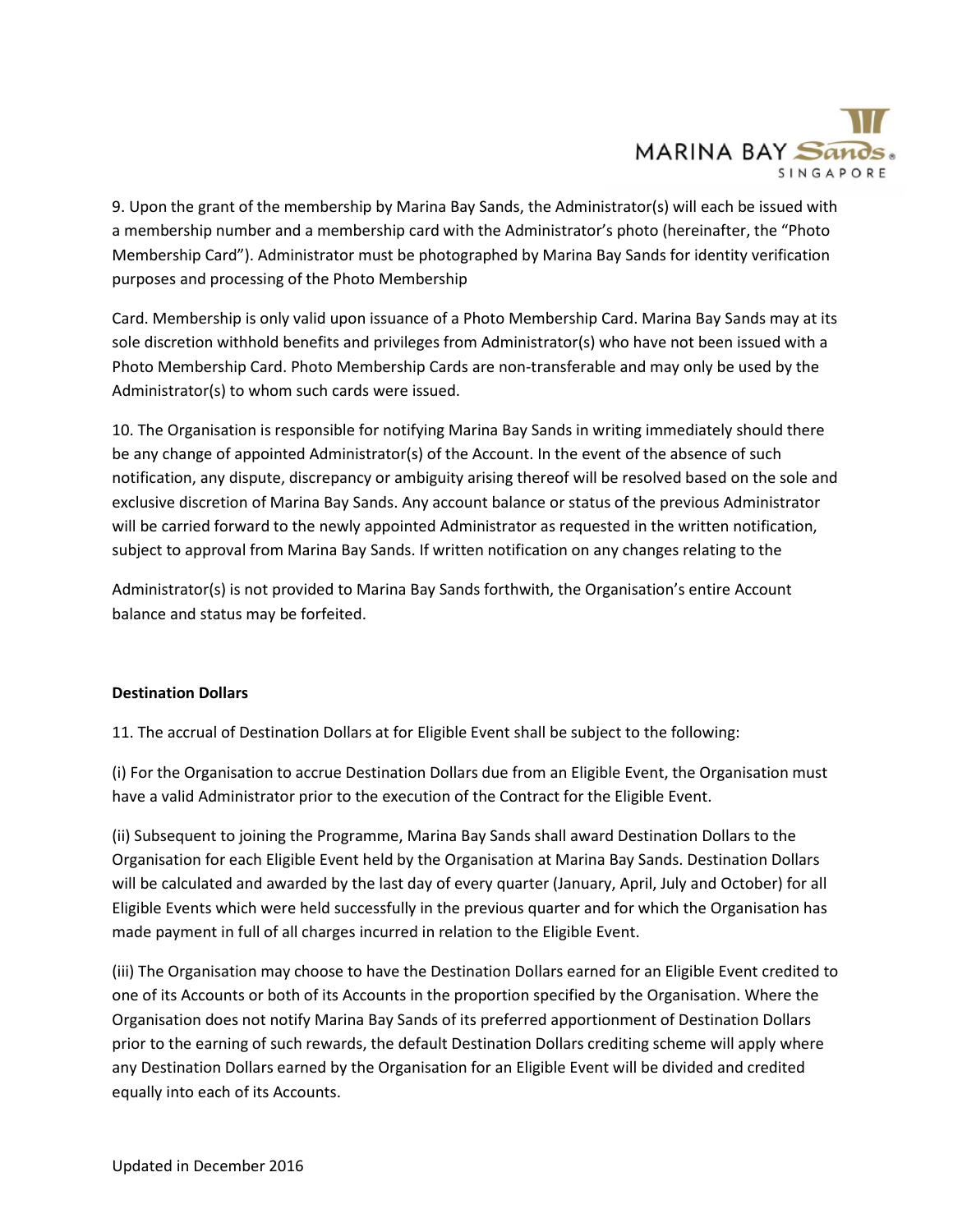

(iv) There shall be no retroactive claim of Destination Dollars for Eligible Event(s) held at Marina Bay Sands prior to the Organisation joining of the Programme. Destination Dollars will not be retroactively credited for previously booked Eligible Event(s).

12. The accrual of Destination Dollars at Sands Rewards Outlets shall be subject to the following:

(i) Administrator(s) must present their Photo Membership Cards together with valid government-issued photo identification document prior to undertaking transactions at Sands Rewards Outlets. Destination Dollars will not be retroactively credited after completion of any transaction in the event that the Administrator(s) had failed to present his/ her Photo Membership Card prior to conducting the said transaction.

(ii) Destination Dollars accrued in respect of a transaction at Sands Rewards Outlets will be credited to the Account within

48 hours of the transaction. In the event of technical issues, the Account(s) balances will be updated when the system is available.

(iii) Destination Dollars accrued on a particular date will expire on a first-in-first-out basis after 12 months from the date of accrual if not used or redeemed.

(iv) Administrator(s) may retain a maximum of \$100,000 Destination Dollars in their account at any given point in time. Thereafter, earning of Destination Dollars will cease and resume only when the Account balance falls below \$100,000 Destination Dollars.

13. Destination Dollars are non-transferable. Destination Dollars accrued using an Administrator's Photo Membership Card by person(s) other than the Administrator named on the Photo Membership Card shall be forfeited.

14. Marina Bay Sands shall not be liable for inaccurate accrual of Destination Dollars as a result of technical malfunction, operator fault, member misconduct or any circumstances beyond the reasonable control of Marina Bay Sands.

# **Redemption Of Destination Dollars**

15. The Organisation shall be eligible for benefits and privileges allocated to the Programme. In order to qualify for the benefits and privileges on behalf of the Organisation, Administrator(s) must present their Photo Membership Cards together with valid government-issued photo identification document to be eligible for Membership benefits and privileges. Where required, each Administrator(s) shall also provide his/her Personal Identification Number (PIN).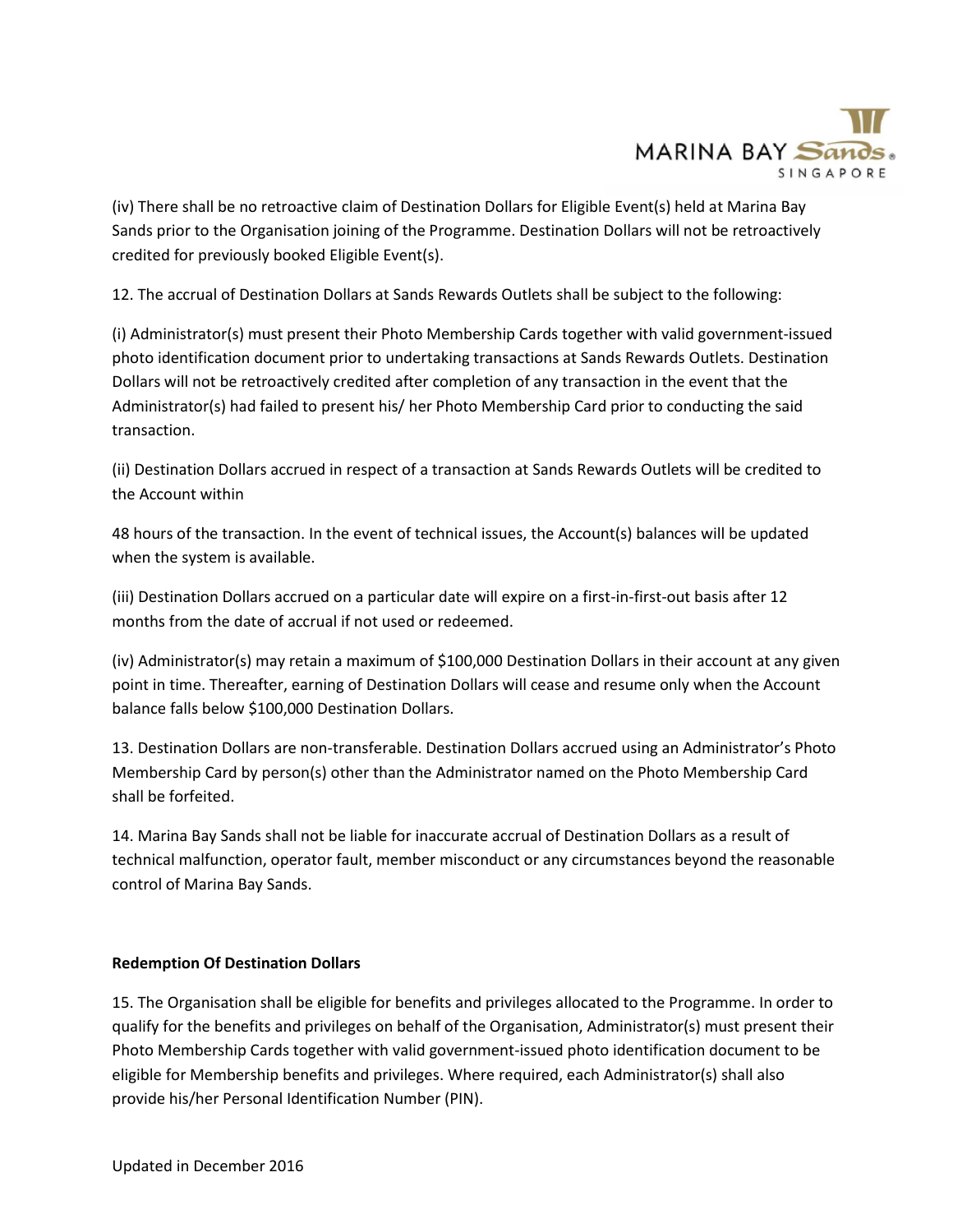

16. Administrator(s) shall be entitled to redeem on behalf of the Organisation the respective Destination Dollars earned for Eligible Event. Administrator(s) must inform their respective Sales representative of Marina Bay Sands on such redemption upon booking the next meeting with Marina Bay Sands.

17. Administrator(s) shall be entitled to redeem on behalf of the Organisation the respective Destination Dollars for goods and services at any eligible Sands Rewards Outlets, subject to the following:

(i) Administrator(s) must redeem the Destination Dollars in person. Administrator(s) will be required to present their

Photo Membership Cards together with valid government-issued photo identification document prior to undertaking the redemption;

(ii) Destination Dollars have no cash value, are not exchangeable for cash, and cannot be used for payment of gratuity;

(iii) Marina Bay Sands reserves the right, in its sole and absolute discretion, to charge an administration fee (the mode of payment and quantum of which shall be determined by Marina Bay Sands) for redemptions of Destination Dollars and/ or to amend the quantum of such administration fees at any time with prior notice to be given to Administrator(s).

(iv) Redemption of Destination Dollars is final. There will be no refund of Destination Dollars once a transaction is completed.

(v) All redemptions of Destination Dollars are not eligible for tax refunds.

18. Destination Dollars are not allowed for redemption for the following transactions:

(i) The payment of gratuities, the purchase of goods that are classified as tobacco products, top-up cards, gift cards, gift certificates and/or shopping vouchers.

(ii) The purchase of goods or services using top-up cards, gift cards, gift certificates and/or shopping vouchers.

(iii) The purchase of goods or services at Sands Expo® and Convention Centre.

(iv) The purchase of pure gold or platinum items.

19. The redemption of Destination Dollars and eligibility of Membership benefits and privileges shall be at the sole and absolute discretion of Marina Bay Sands. Restrictions may apply.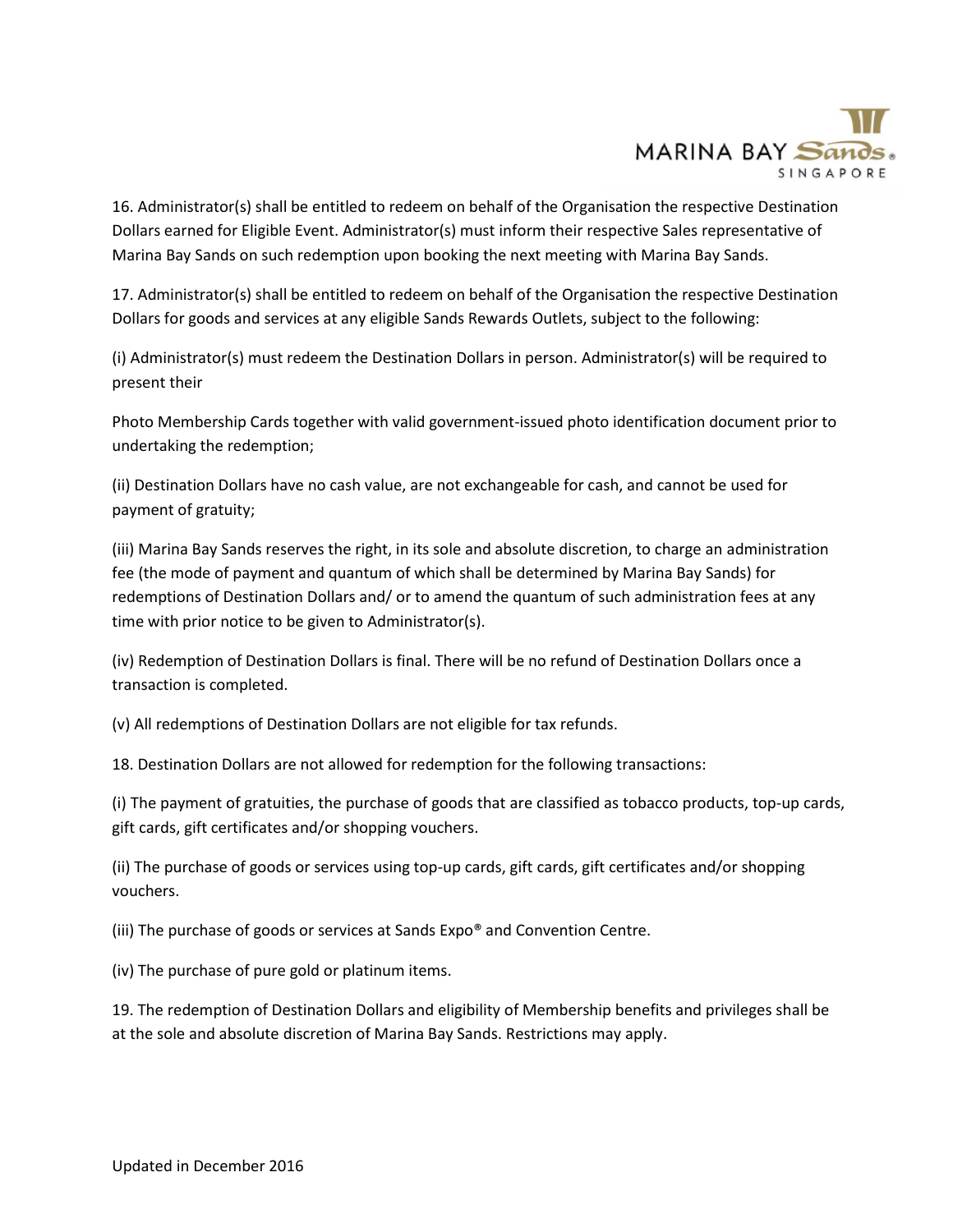

## **General**

20. Organisation shall be responsible for updating Marina Bay Sands immediately of any change in personal details. Organisation shall consent to the use of the personal details provided to Marina Bay Sands for such purposes as Marina Bay Sands deems reasonably necessary to the administration and management of memberships and the Programmes.

21. Administrator(s) shall be responsible for the safekeeping of their Photo Membership Cards and nondisclosure of their

Personal Identification Number (PIN) to any other person(s).

22. Marina Bay Sands will replace lost or stolen Photo Membership Cards up to a maximum of 2 times without charge.

Subject to these Terms and Conditions, an administrative fee of \$10 will be levied for the issue of the third replacement card onwards. The Photo Membership Card is the property of Marina Bay Sands and must be returned unconditionally and immediately upon demand.

(i) If the Photo Membership Card is lost or stolen, Administrator(s) must report this loss immediately to temporarily deactivate the account in person or by phone to Sales Representative (6688 3000). A replacement card will be issued to the Administrator(s) upon presentation of valid government-issued photo identification document. Marina Bay Sands is not responsible and will not be held liable for any transactions made while the card is lost or stolen. The decision of

Marina Bay Sands management is absolute and final in the event of any dispute.

(ii) Enquiries concerning an Organisation account must be undertaken by the Administrator(s) personally.

23. Marina Bay Sands reserves the right, in its sole and absolute discretion, to terminate a membership (with all Destination Dollars forfeited) without prior notice, including where an Administrator:

(i) Replaces his/her Photo Membership Card more than 6 times within a consecutive period of 6 months;

(ii) Is subject to an Exclusion Order issued by the National Council on Problem Gambling of Singapore or is excluded by

Marina Bay Sands from any part of the Marina Bay Sands premises;

(iii) Accrues or redeems or otherwise uses the membership benefits and privileges in a manner as Marina Bay Sands in its sole and absolute discretion determines to be improper;

(iv) Breaches any of these Terms and Conditions.